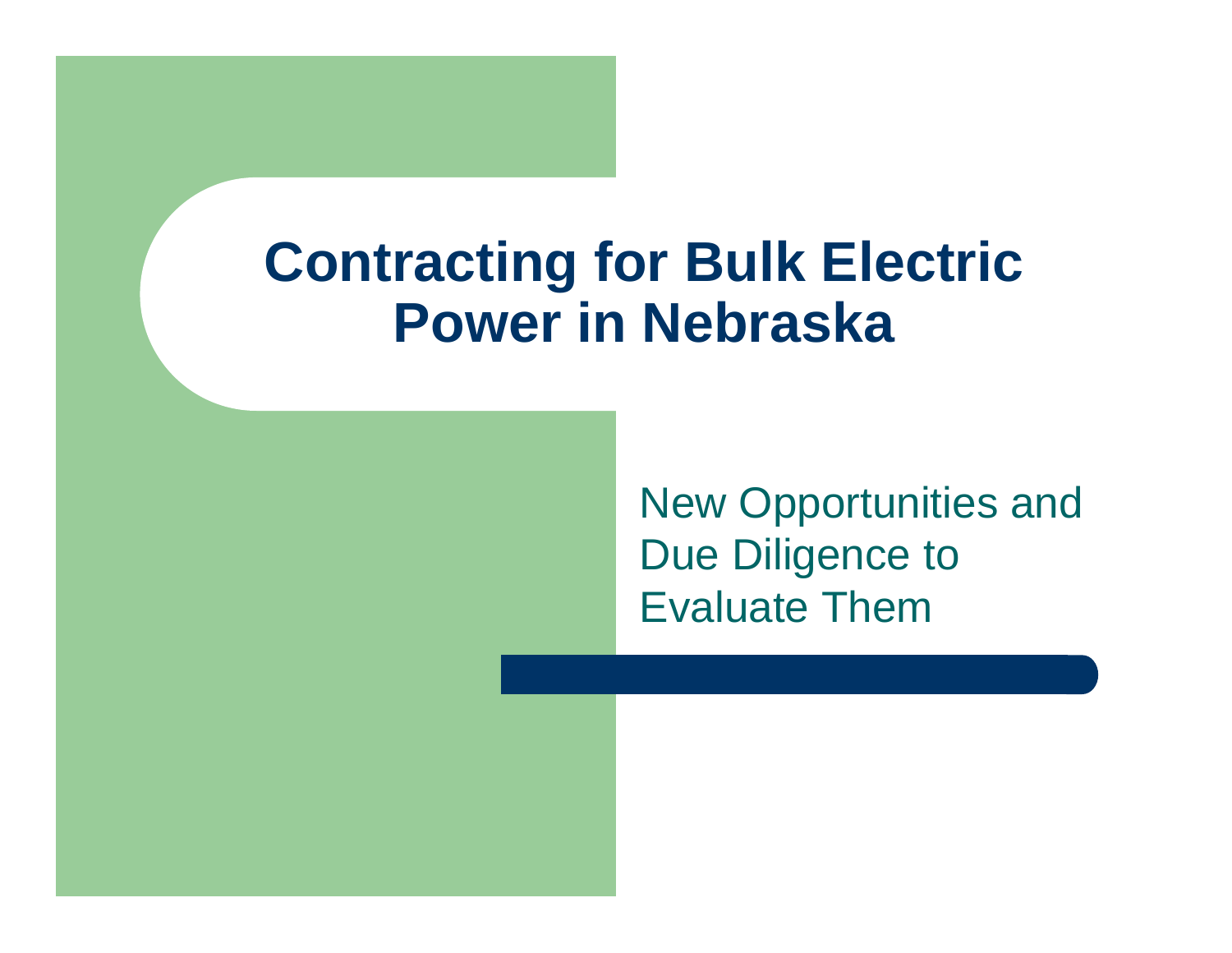### **Changes in the Electric Power Industry**

- Southwest Power Pool
- $\bullet$  Federal Air Quality **Requirements**
- Nebraska Public Power District Wholesale Customer Contracts
- Wind Generation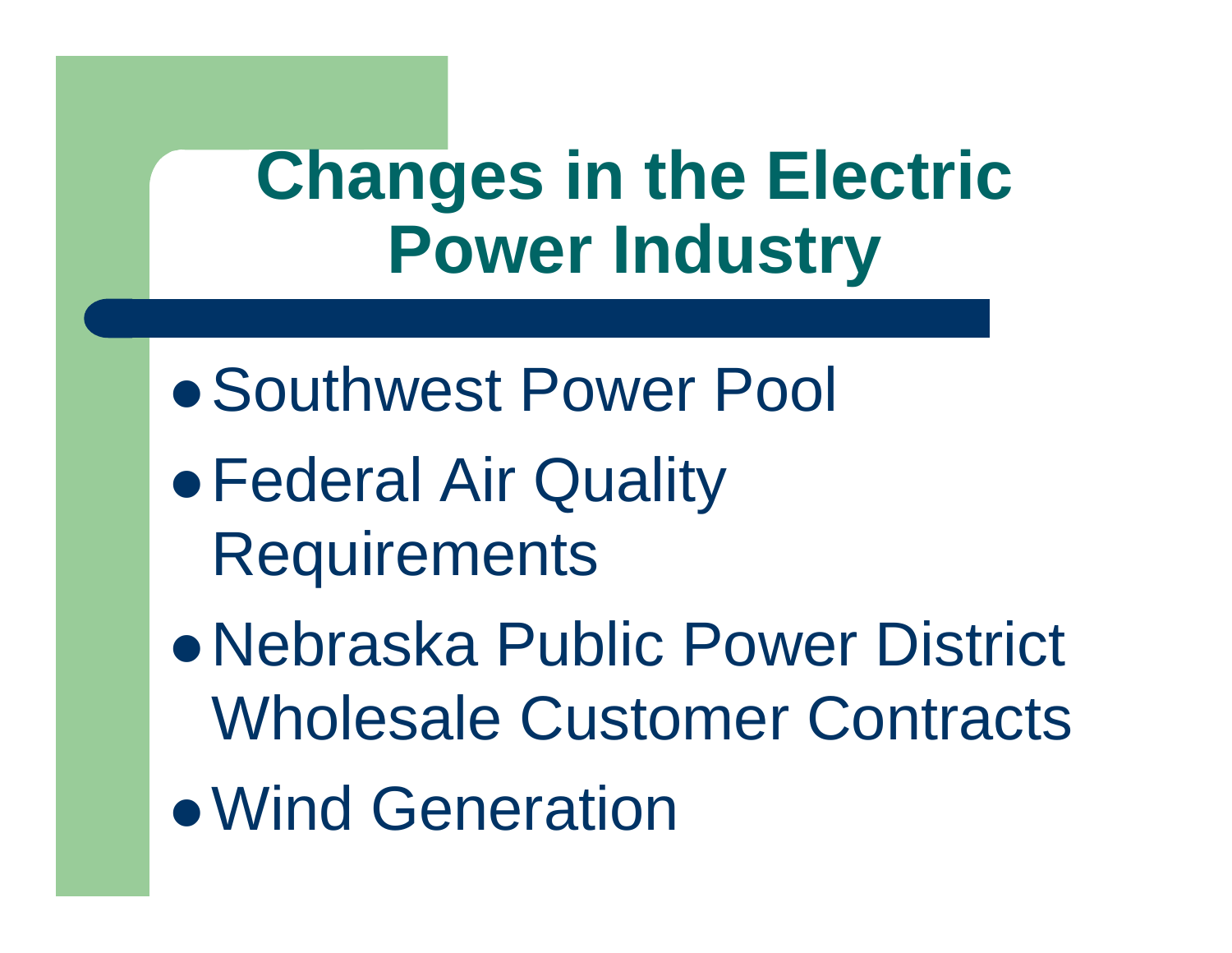## **Southwest Power Pool**

 $\bullet$  Regional Transmission **Organizations** 

 $\bullet$  Nebraska has recently joined this RTO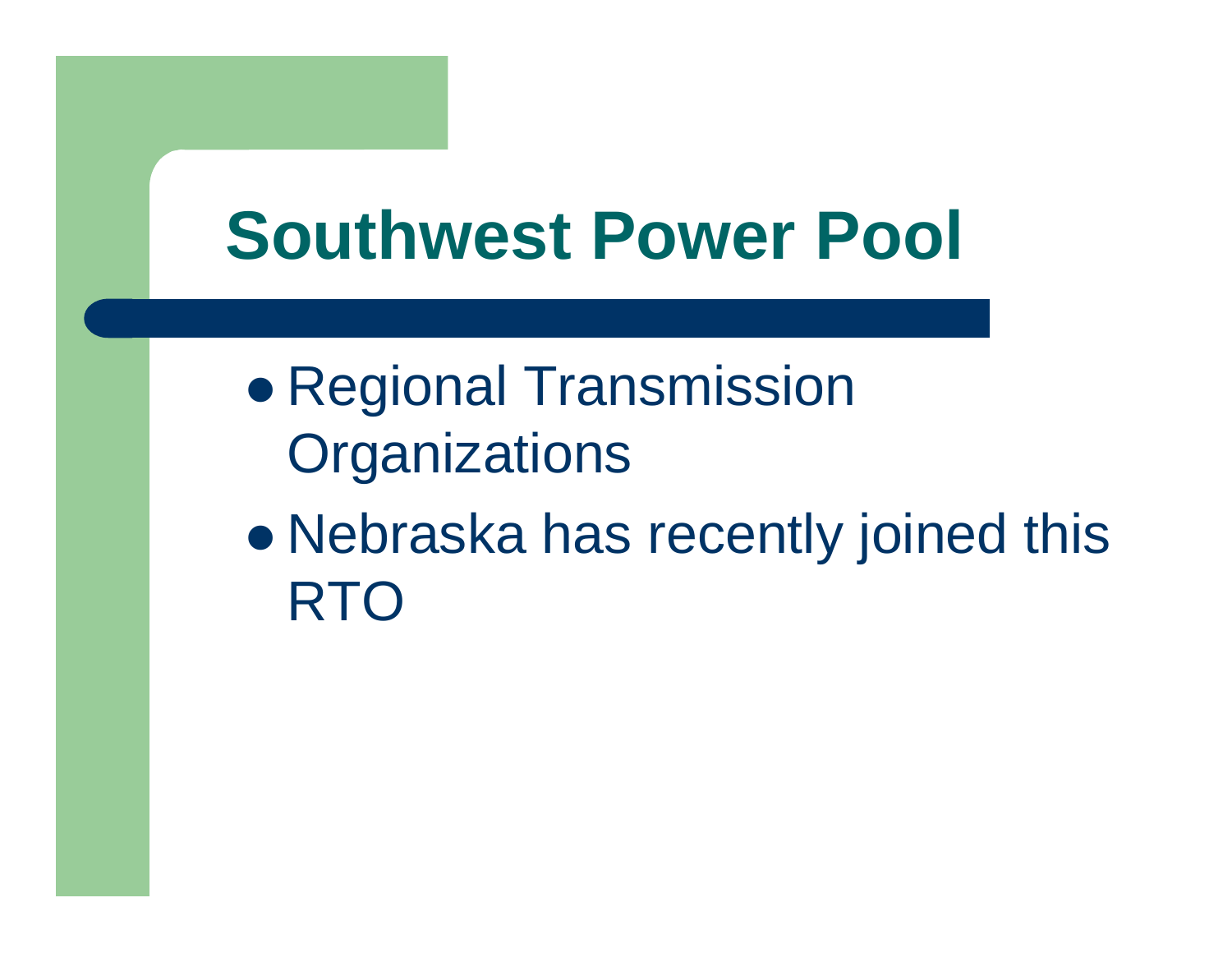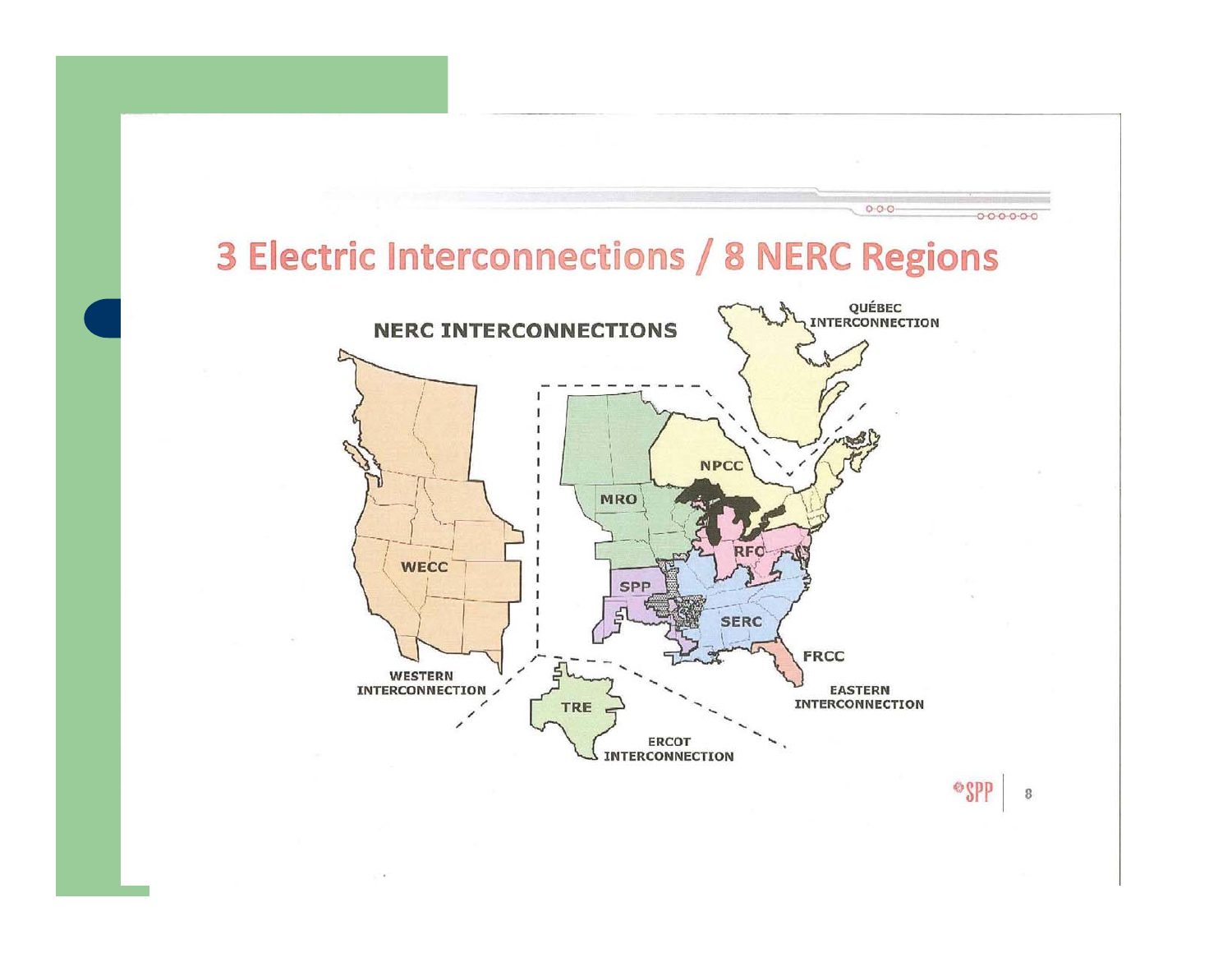## **SPP Opportunities**

- Nebraska transmission lines join a regional network with regional management and pricing
- Day 2 Pricing
- Power Plants will bid their excess generation into the SPP market each day
- Utilities with transmission rights can buy power by the day or contract for 5 years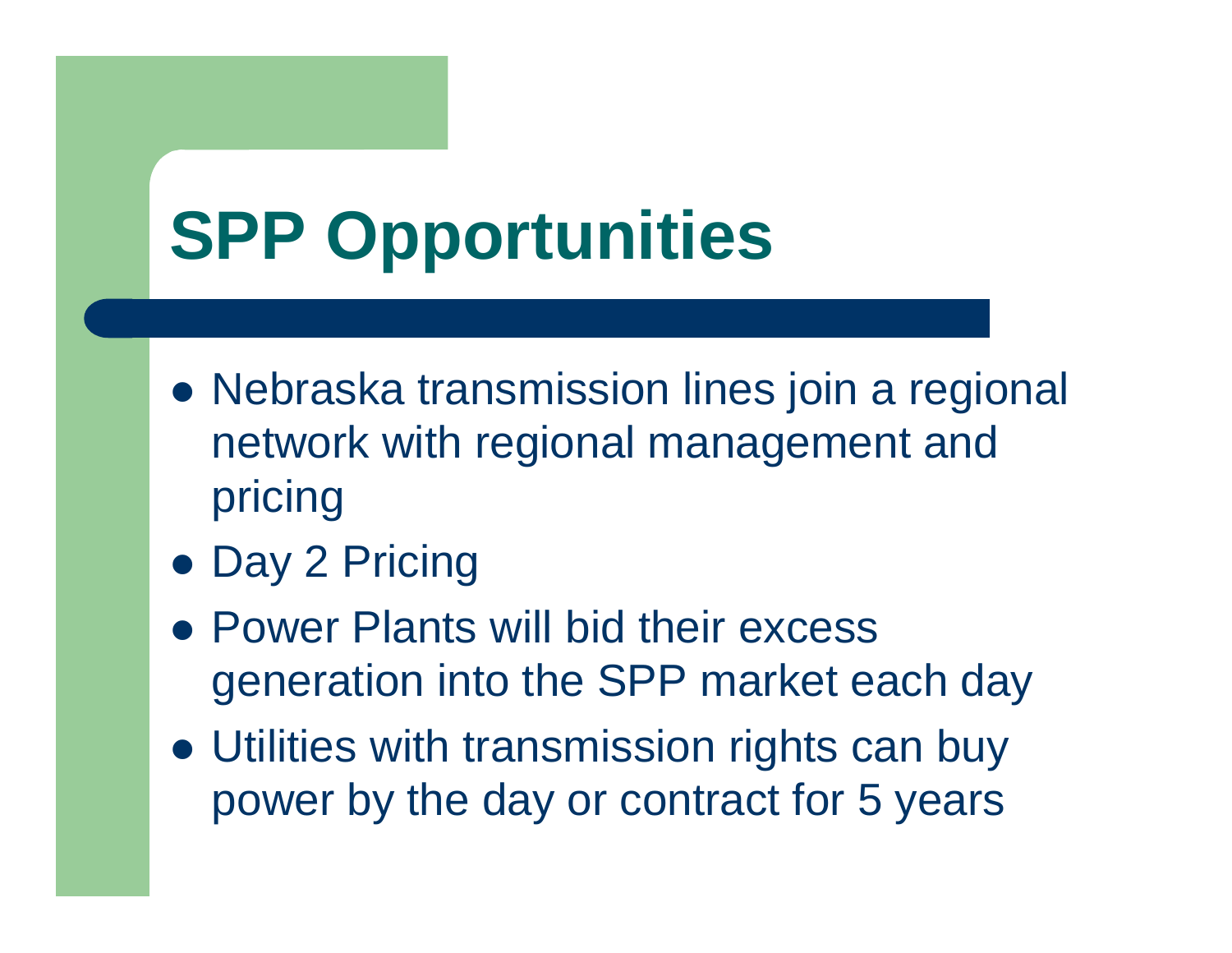### **How Power is Purchased**

• Wholesale Power Bill

- Demand Charge for Fixed Generation Costs
- Energy Charge for Variable Generation Costs
- Transmission Line Costs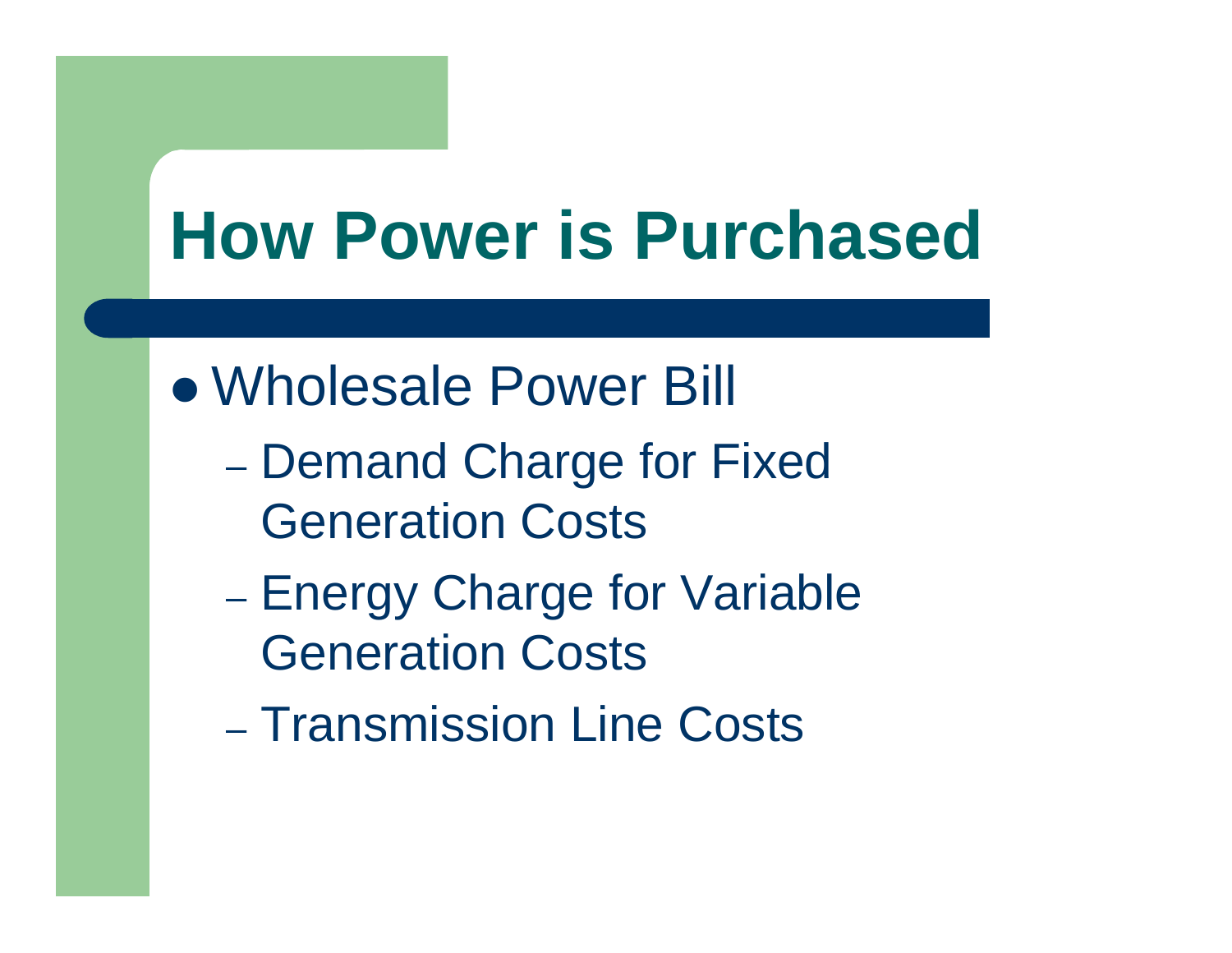$\ddot{\phantom{a}}$ 

#### Season: Winter (Oct-May)

|                                                                      | <b>Rate Schedule: GFPS</b> |                                           |                             |                             |        |            |
|----------------------------------------------------------------------|----------------------------|-------------------------------------------|-----------------------------|-----------------------------|--------|------------|
| <b>Demand Charges</b>                                                |                            |                                           |                             |                             |        |            |
| Gen. Station Production Services<br><b>Ancillary Service Charges</b> | 7,554 KW                   | $\mathsf{x}$                              | \$                          | 12.07                       | $=$ \$ | 91,176.78  |
| Gen. Station Reg & Frequency                                         | 12,795 KW                  | $\boldsymbol{\mathsf{x}}$                 | \$                          | .27                         | $=$ \$ | 3,454.65   |
| Gen. Station Spinning Reserve                                        | 12,795 KW                  | X                                         | \$                          | .14                         | $=$ \$ | 1,791.30   |
| Gen. Station Supplemental Reserve                                    | 12,795 KW                  | x                                         | \$                          | .02                         | $=$ \$ | 255.90     |
| Jen. Station Reactive Supply                                         | 12,795 KW                  | $\boldsymbol{\mathsf{x}}$                 | \$                          | .08 <sub>1</sub>            | $=$ \$ | 1,023.60   |
| <b>Transmission Line</b>                                             | 12,795 KW                  | $\boldsymbol{\mathsf{x}}$                 | \$                          | 2.20                        | $=$ \$ | 28,149.00  |
| <b>Transmission Substation</b>                                       | 12,795 KW                  | $\mathsf{x}$                              | \$                          | .39                         | $=$ \$ | 4,990.05   |
|                                                                      |                            |                                           | <b>Total Demand Charges</b> |                             | $=$ \$ | 130,841.28 |
| <b>Energy Charges</b>                                                |                            |                                           |                             |                             |        |            |
| Gen. Station On-Peak                                                 | 2,442,677 KWH              | $\boldsymbol{\mathsf{x}}$                 | \$                          | 0.030130                    | $=$ \$ | 73,597.86  |
| Gen. Station Off-Peak                                                | 2,336,813 KWH              | $\mathbf{x}$                              | $\mathfrak{P}$              | 0.020500                    | $=$ \$ | 47,904.67  |
|                                                                      | 4,779,490 KWH              |                                           |                             | <b>Total Energy Charges</b> | $= $$  | 121,502.53 |
|                                                                      |                            | <b>Total GFPS Wholesale Power Charges</b> |                             |                             |        | 252,343.81 |
|                                                                      |                            |                                           |                             | <b>Total Amount Due</b>     | $=$ \$ | 252,343.81 |
| <b>Other Charges and Credits</b><br><b>Energy Efficiency Credit</b>  |                            |                                           |                             |                             | $=$ \$ | (31.50)    |
|                                                                      | ŧ                          |                                           |                             |                             | $= $$  | (31.50)    |
|                                                                      |                            |                                           |                             | <b>Total Net Amount Due</b> | $= $$  | 252,312.31 |
|                                                                      |                            |                                           |                             |                             |        |            |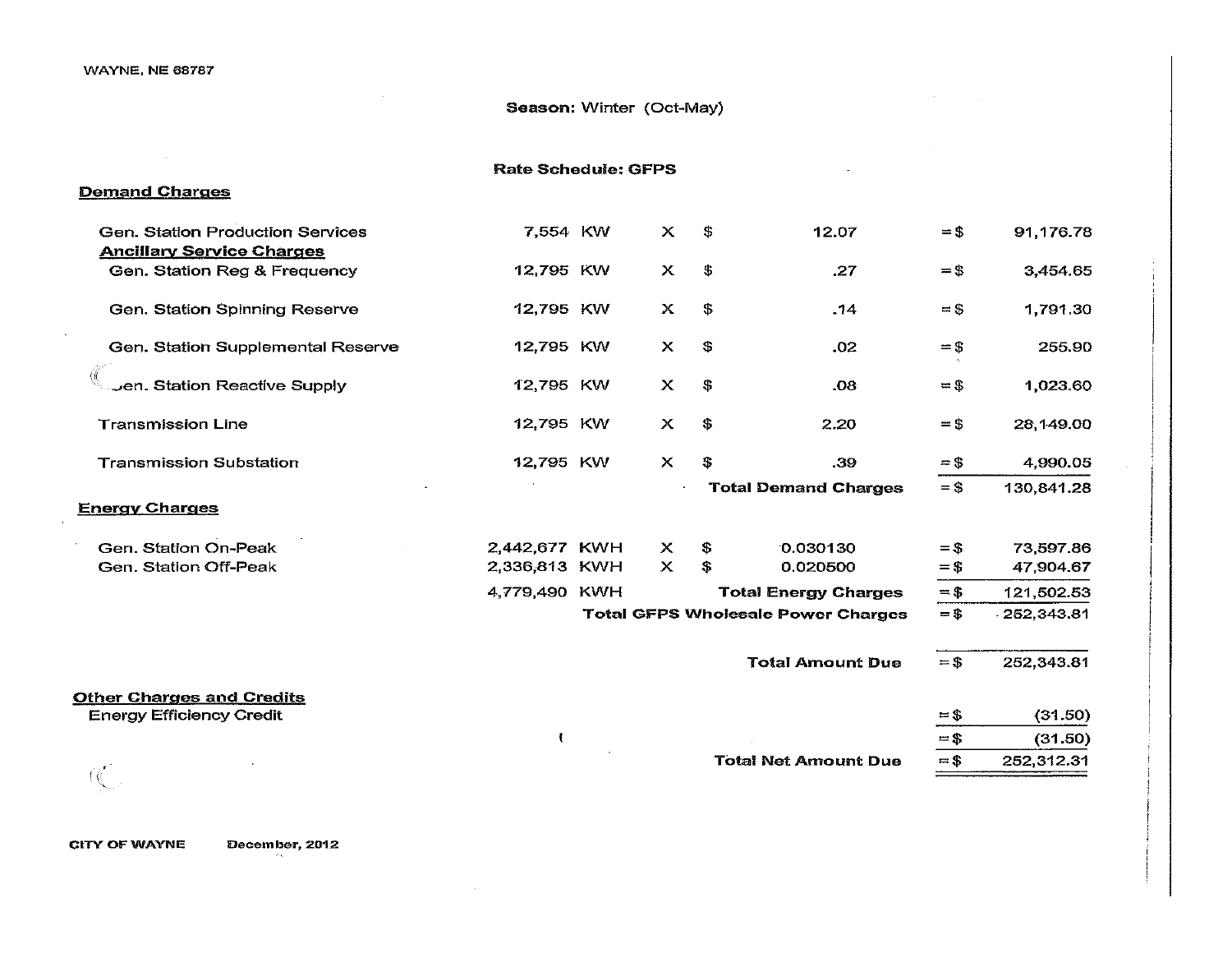### **Cost of Production vs Market Rates**

- $\bullet$ • NPPD will produce power for its contract wholesale customers, retail customers and Nucor Steel
- $\bullet$  $\bullet$  It will sell the excess generation into the market if the price is right
- $\bullet$  Non-contract customers can buy NPPD power at market rates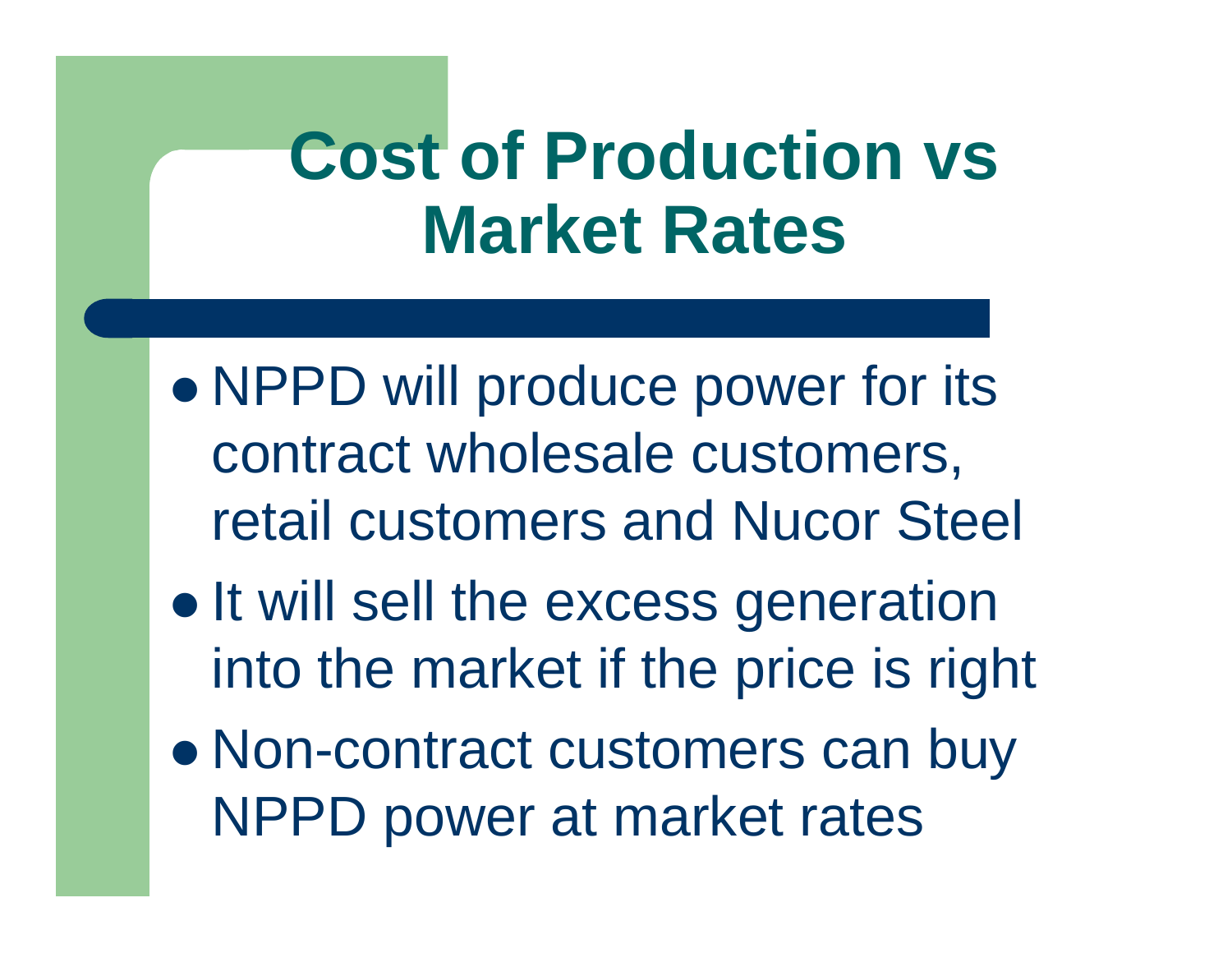## **Cost of Production vs Market Rates (cont.)**

- Current Market Rates are lower than NPPD contract rates
- The current market is rich in capacity
- $\bullet$ • NPPD indicates it plans to expand current nuclear and wind capacity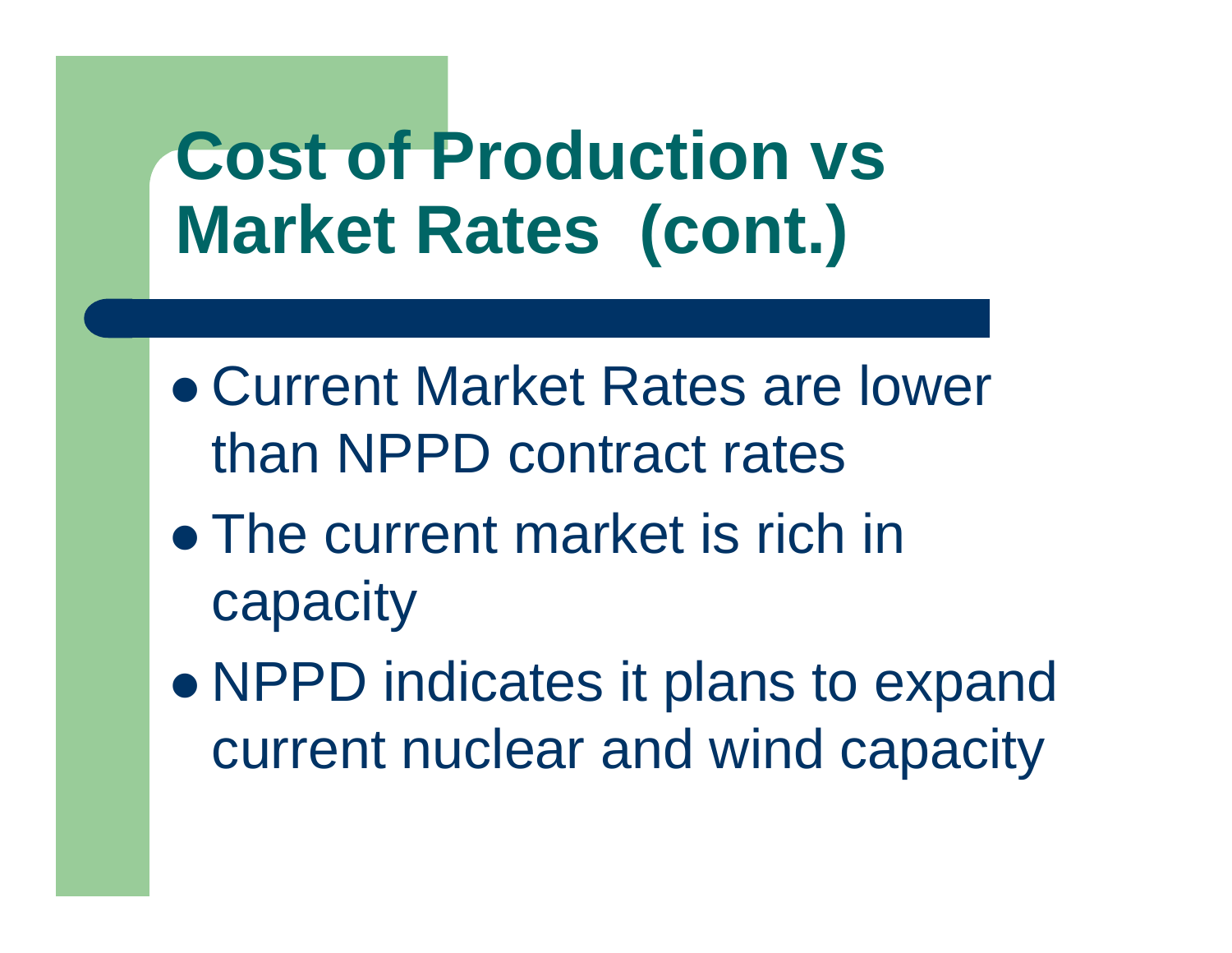### **Cost of Production vs Market Rates (cont.)**

- NPPD need to will issue around \$1.5 billion in bonds for air quality upgrades and nuclear expansion
- If market rates remain low over time and NPPD can't bid excess power into the market, NPPD retail customers and wholesale contract holders will make up the loss each year through higher rates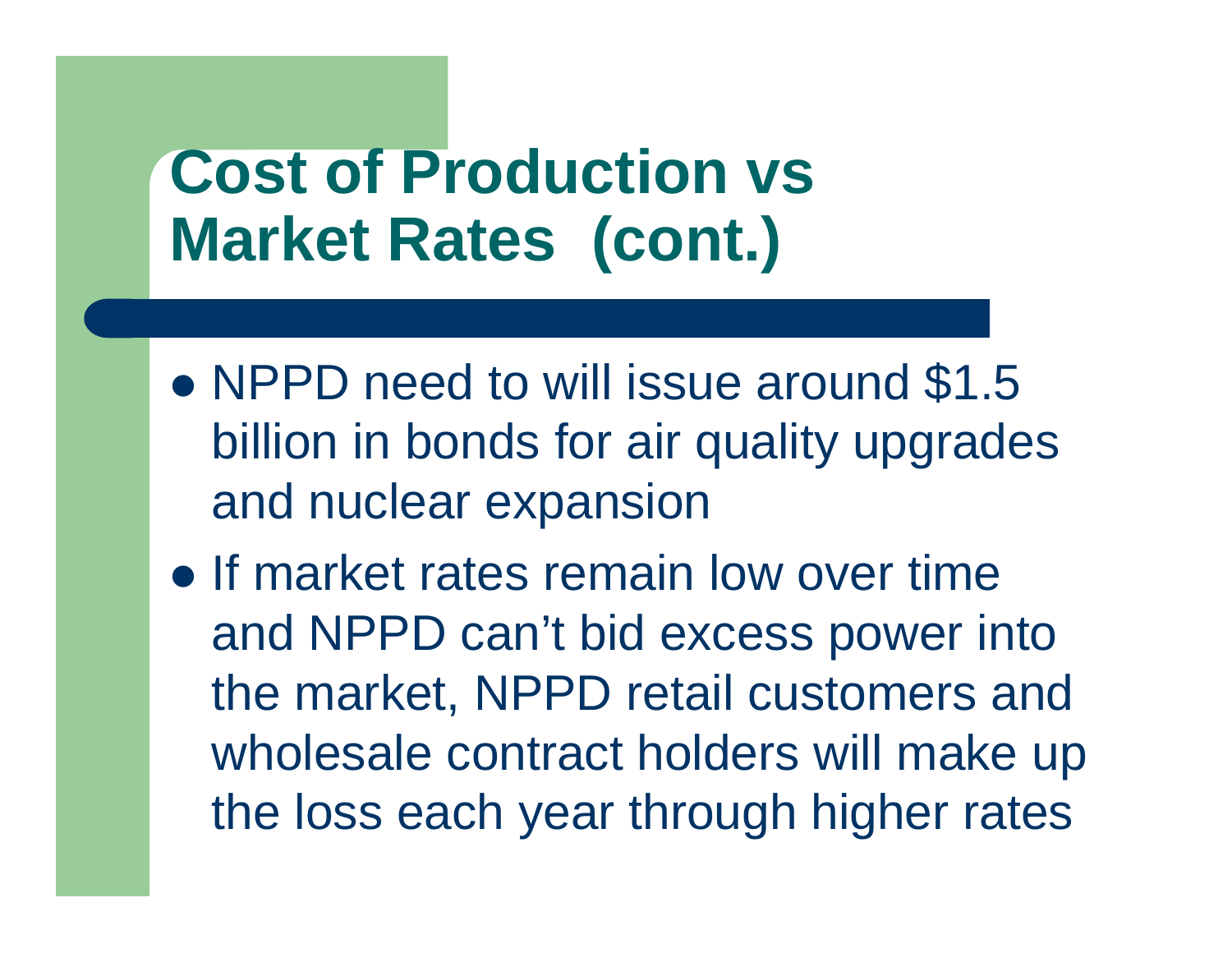### **• Fixed Production Costs**

– Each city's peak demand (highest rate of use) is measured each month at time when our city system peaks during daytime billable hours

 $\mathcal{L}_{\mathcal{A}}$  55% of NPPD fixed production costs are billed to customers through demand charges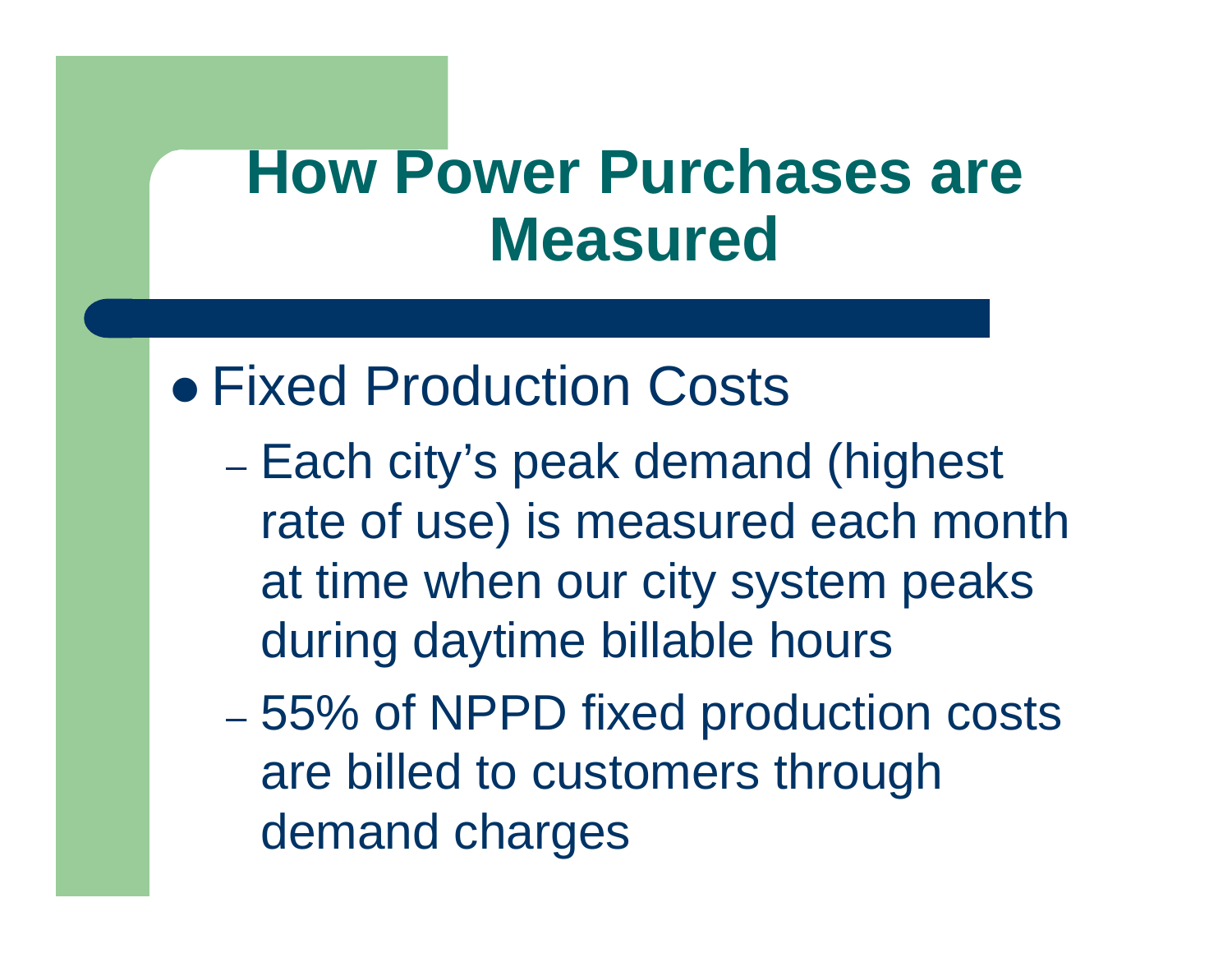$\bullet$  Variable Energy Costs  $\mathcal{L}_{\mathcal{A}}$  , and the set of  $\mathcal{L}_{\mathcal{A}}$ - Simply measured by volume in KwH like gallons of water through the meter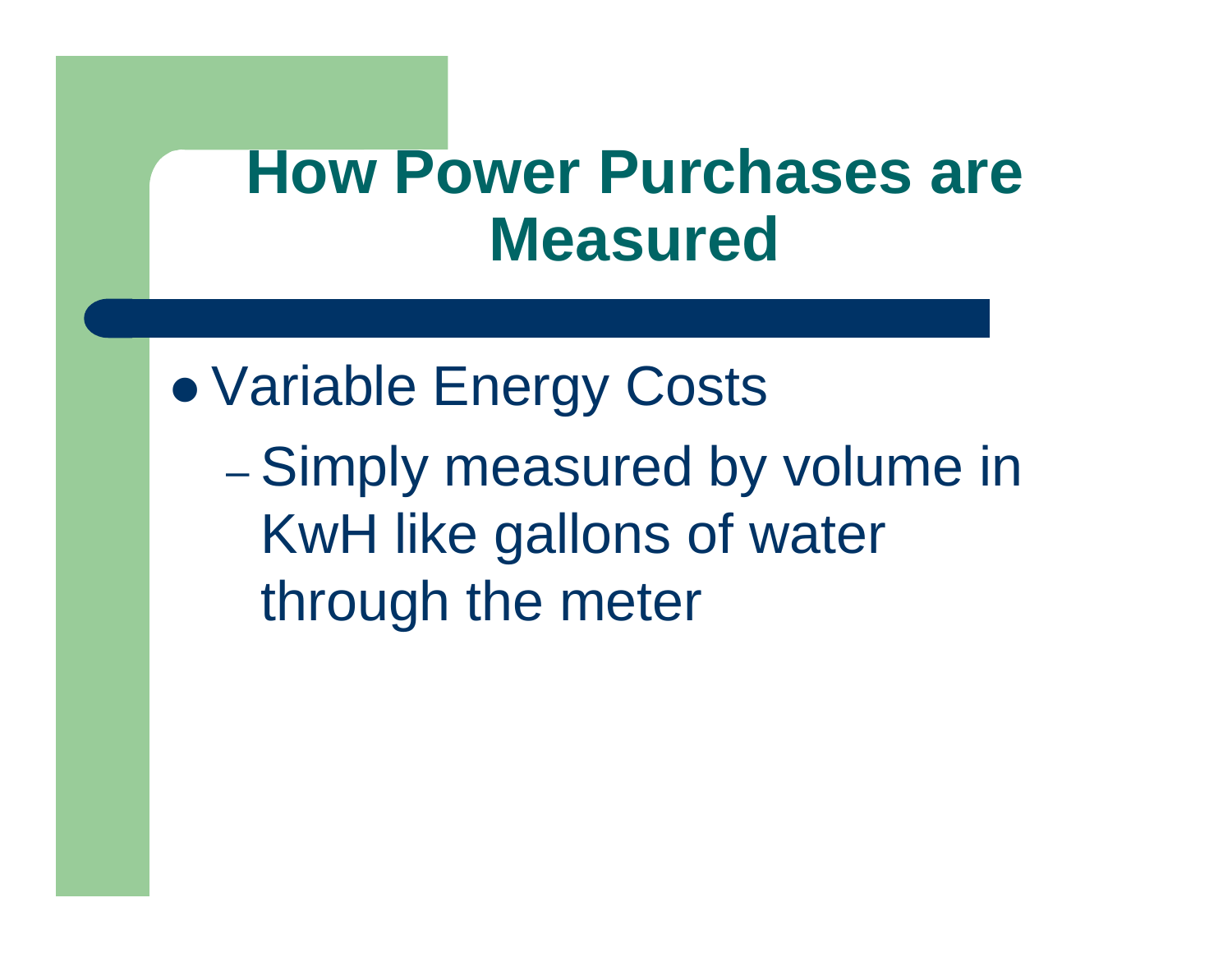#### $\bullet$ **• Transmission Line Charges**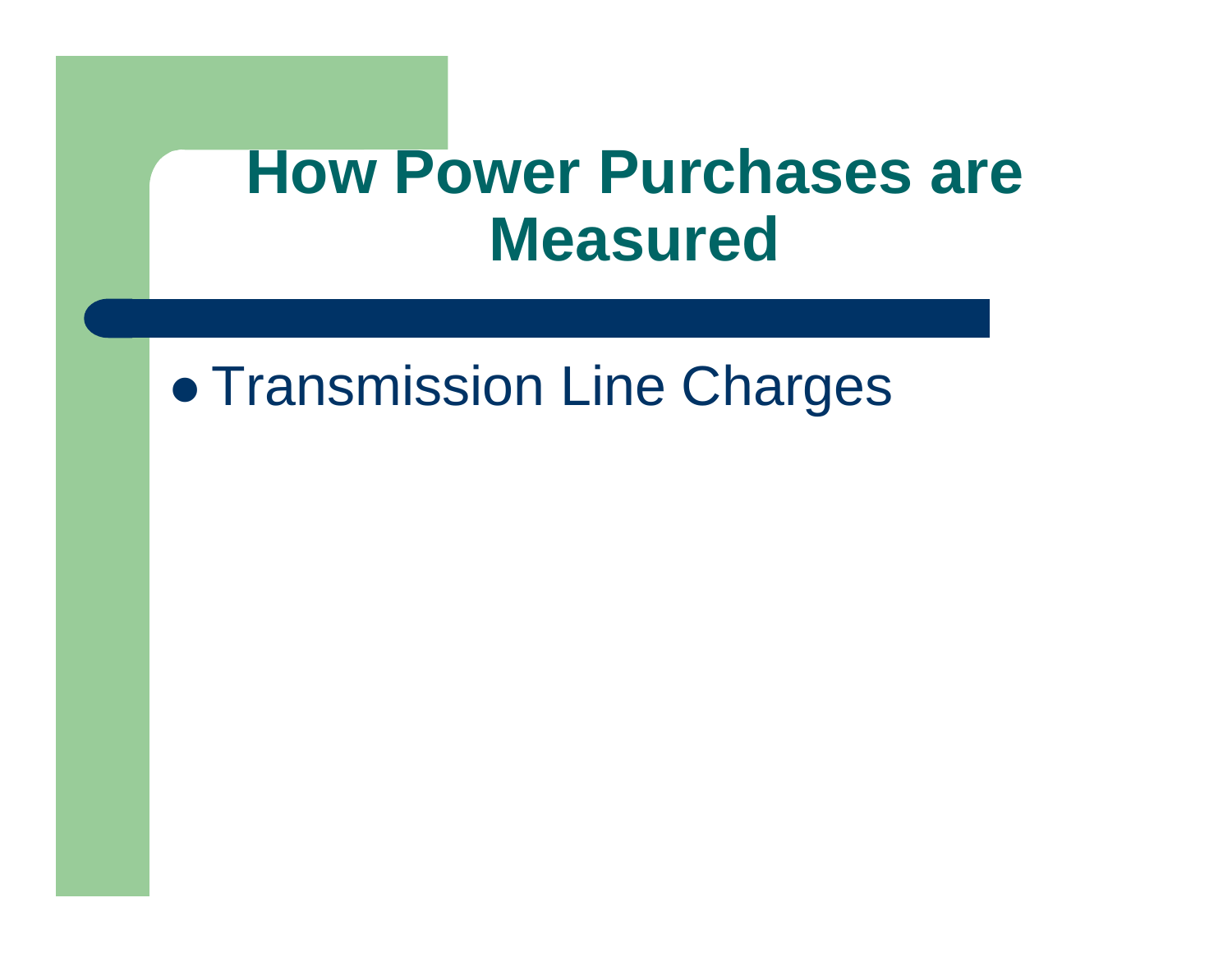- Socialization of Costs-rate buckets
- $\bullet$ NPPD Demand Waiver Program
- $\bullet$ • Night time electric irrigation load has become an outlier customer over time
	- Off-peak peaking
	- Transmission line charges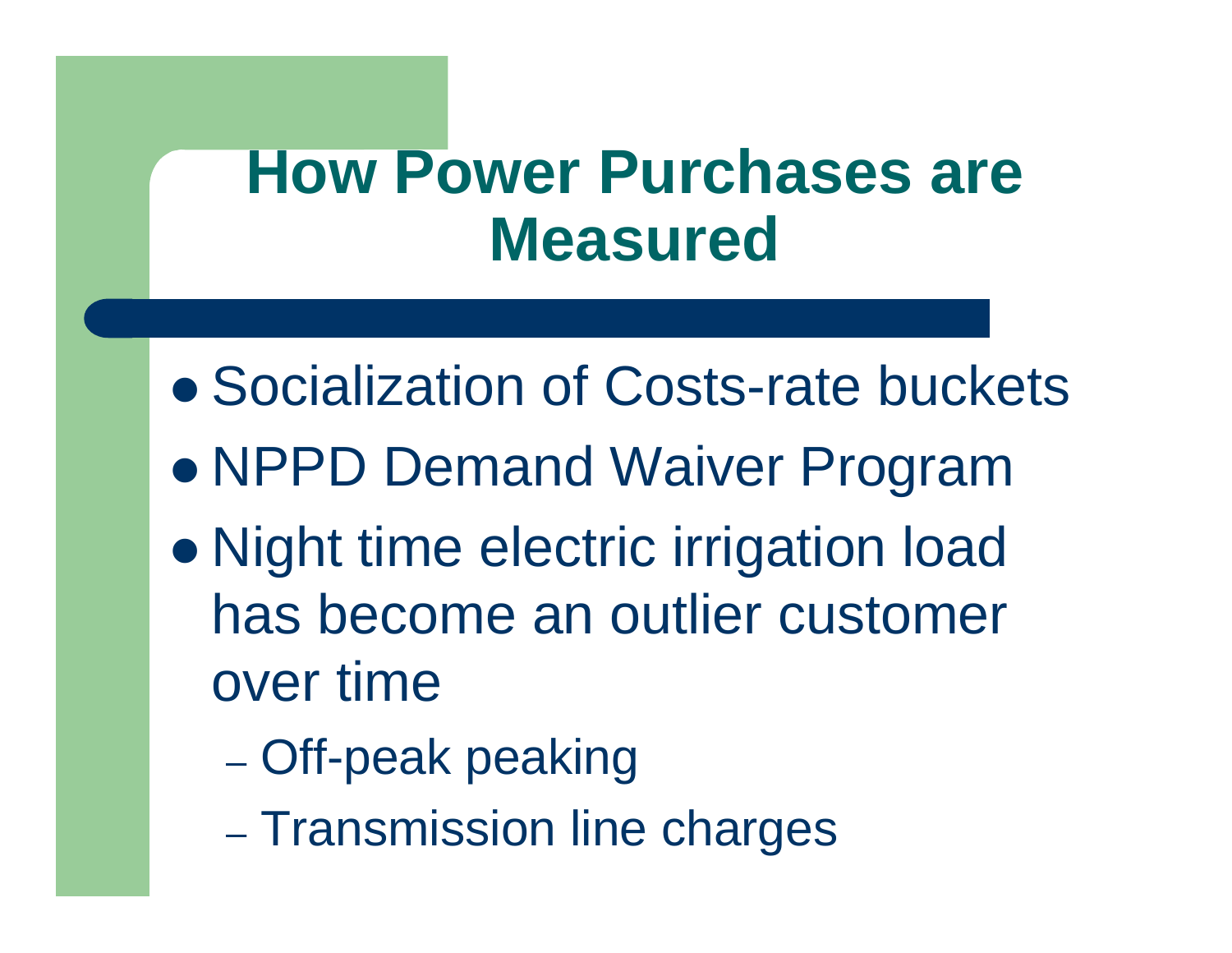### **Wind Generation**

- Large capacity investment
- Variable operation
- Iowa has a lot with more on the way
- More NPPD wind on the way
- **Transmission line priority over other generation**
- $\bullet$  Other generation will shut down when wind blows
- Wind-following generation required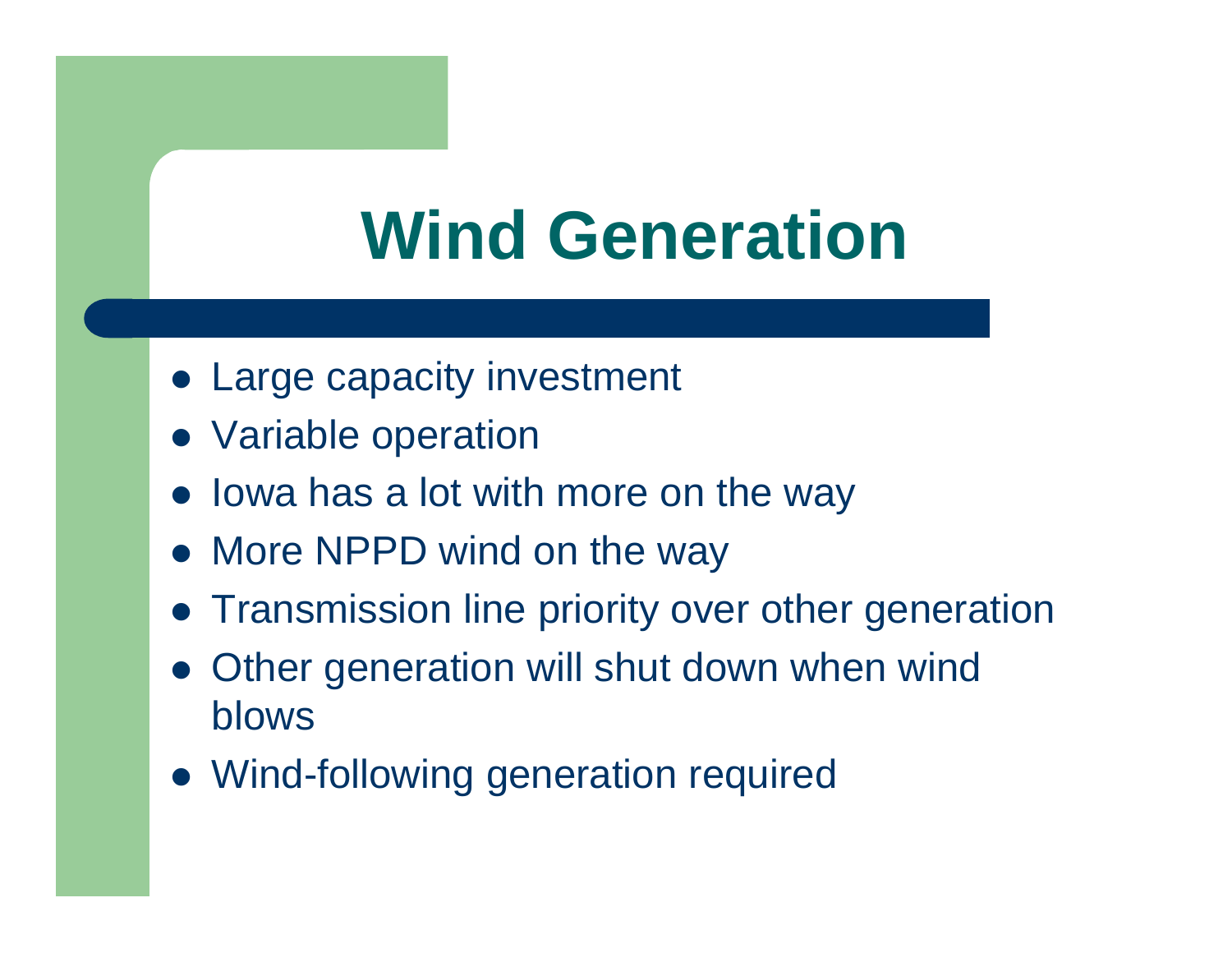\$120,000 million 25 year wholesale power contract for Wayne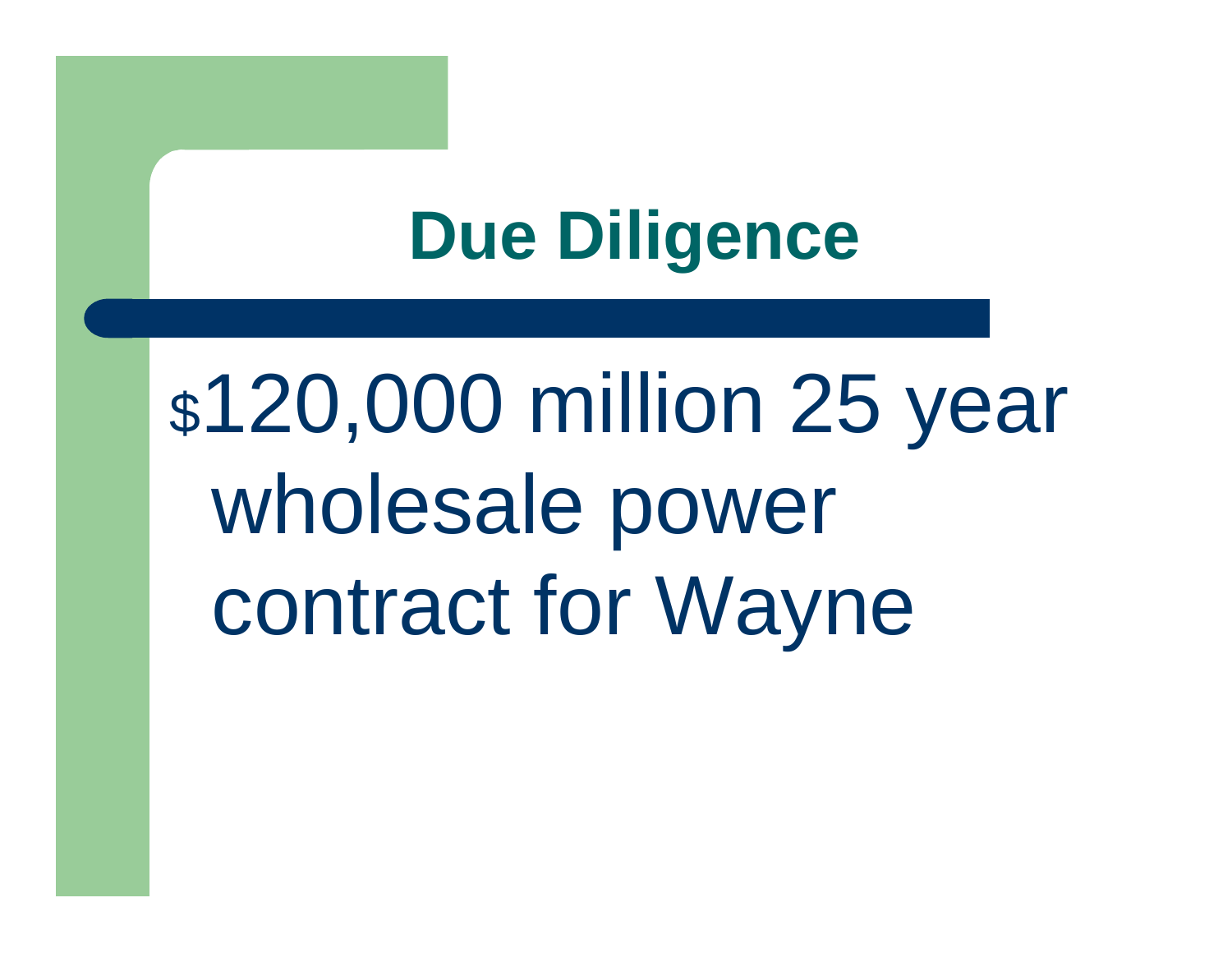- $\bullet$  Wayne has 9 years left on our "total requirements" contract with NPPD
- $\bullet$ • NPPD wants us to replace this contract with a new 25 contract by December 31, 2013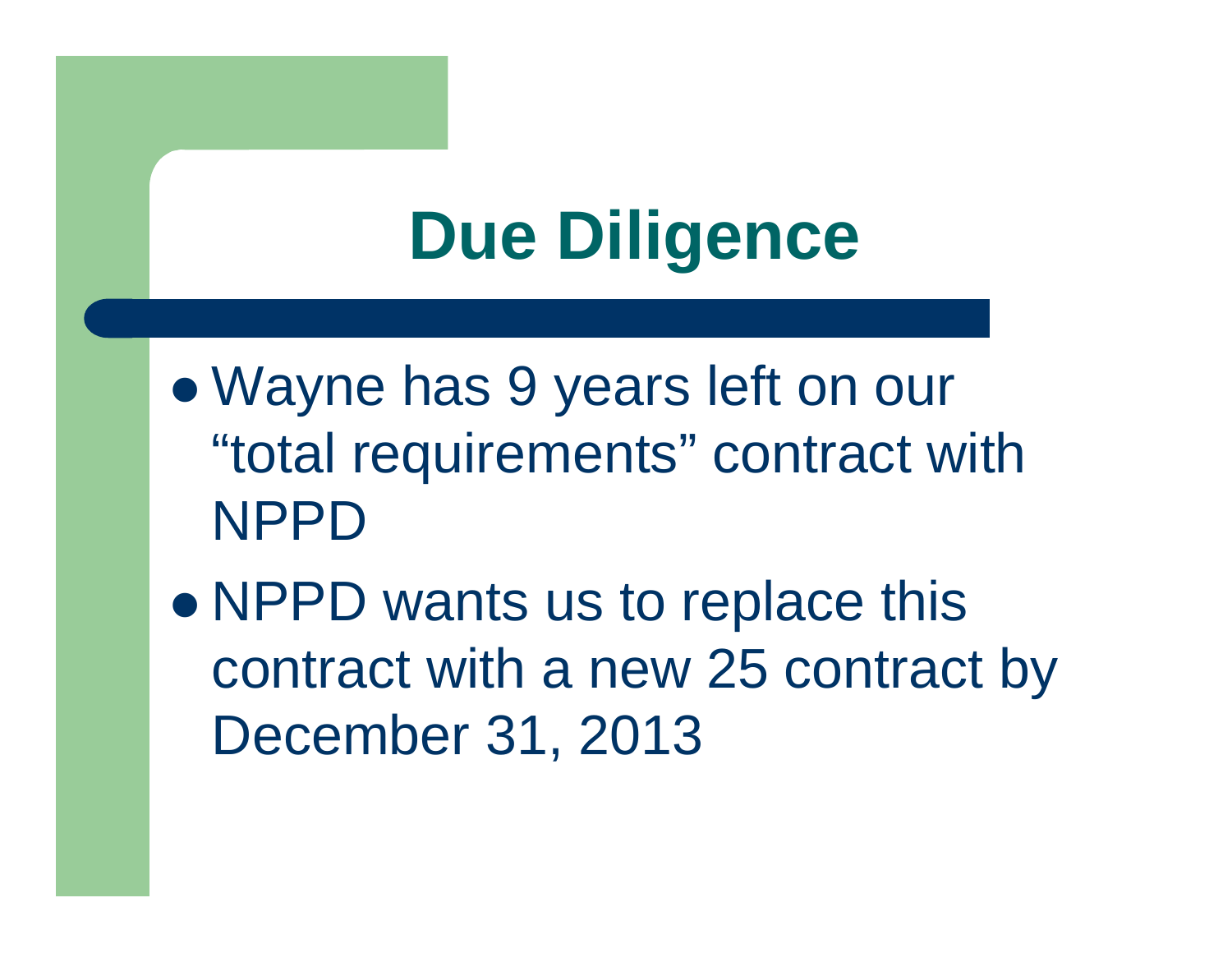$\bullet$ • The new market opportunities will take about another two years to develop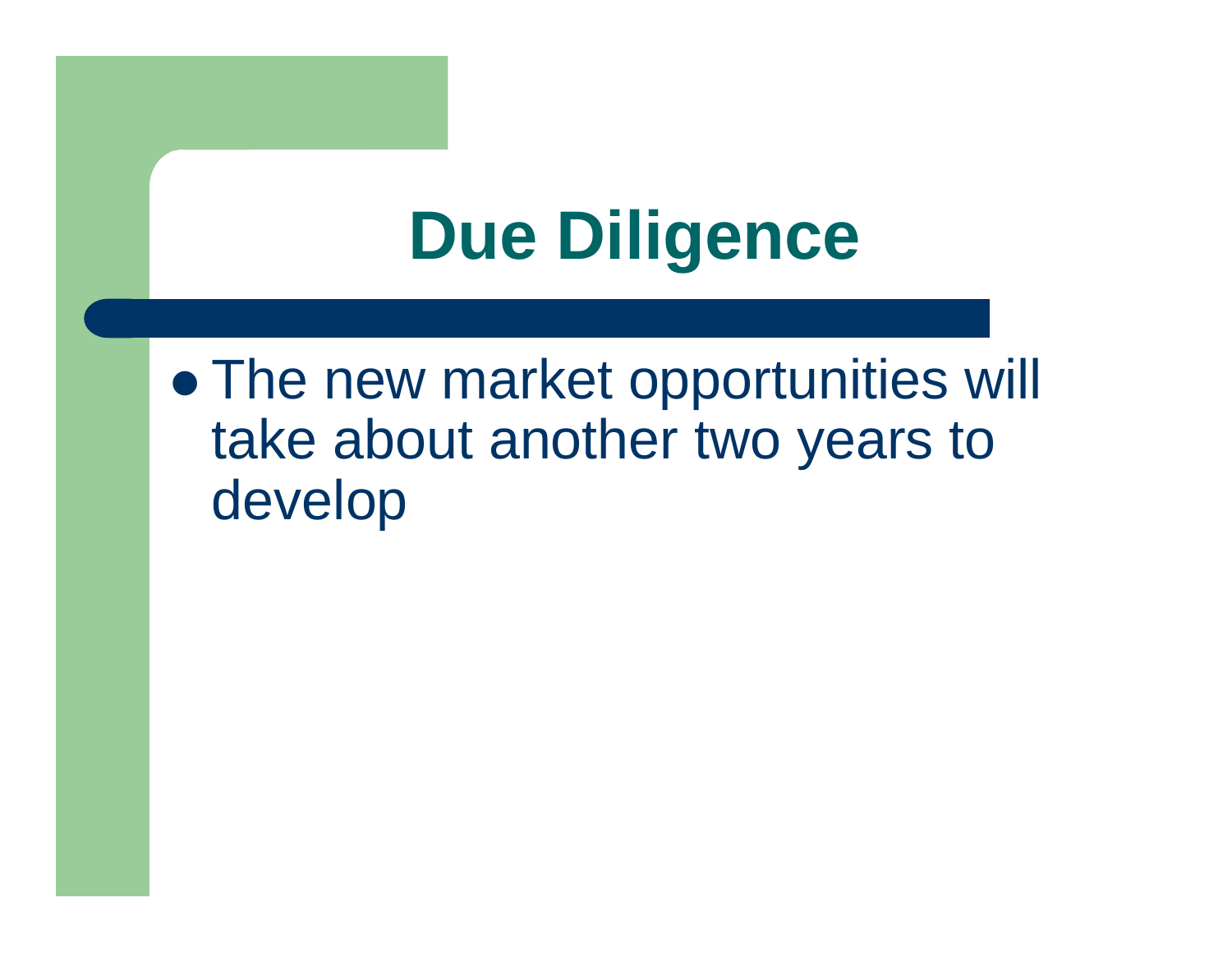- We act on behalf of our electric customers
- "If competition for future supply from competing suppliers is available at any level, should the board preclude a customer's ability to select a supplier themselves..?" local rural power district manager
- Should we preclude all future city councils from future market purchase decisions for 25 years with no due diligence?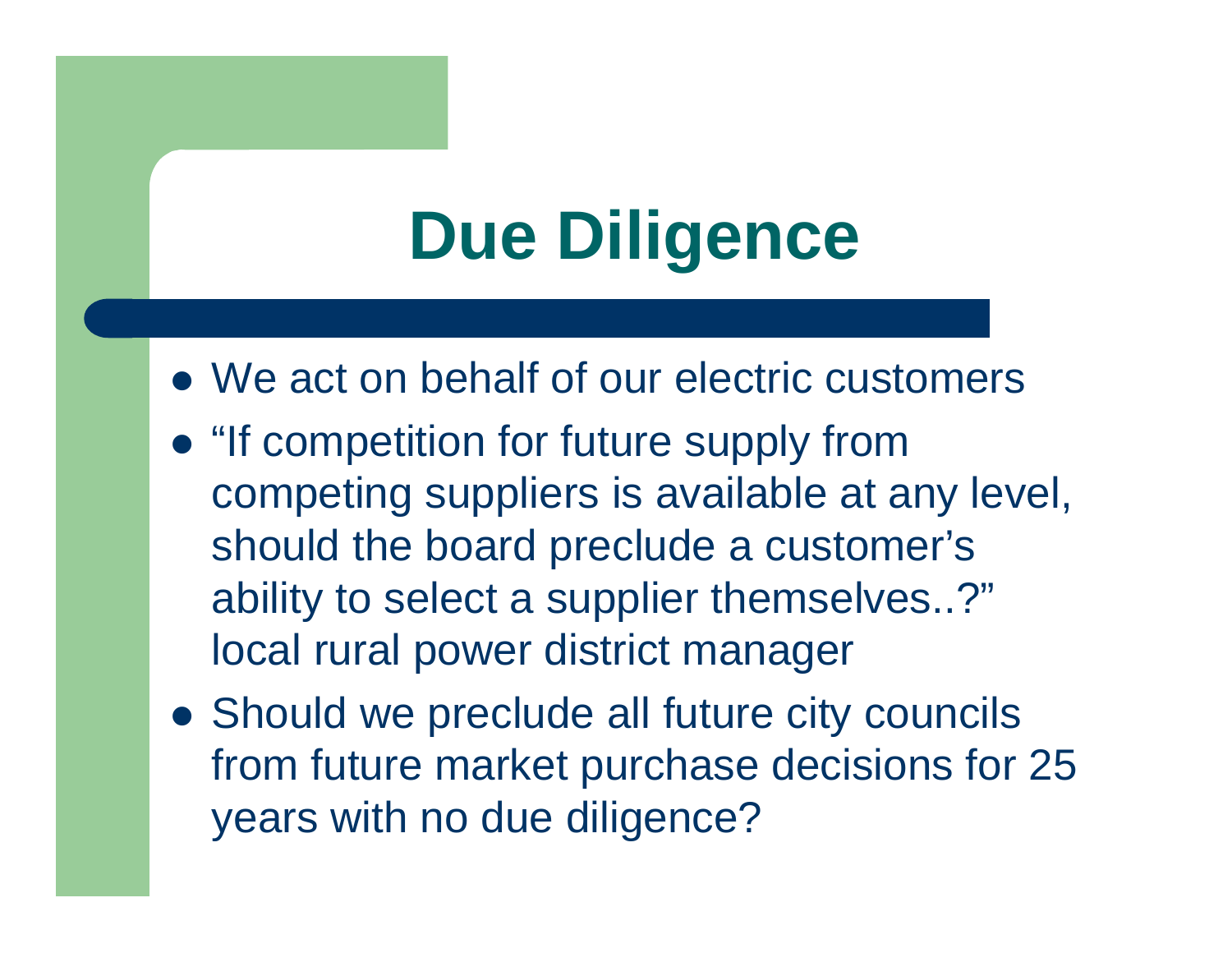# **Contacts for Options**

- $\bullet$  Municipal Energy Interests Group
	- $\mathcal{L}_{\mathcal{A}}$  Chris Anderson, Central City
		- $\bullet$  (308) 940-1462
	- Lowell Johnson, City of Wayne
		- $\bullet$ (402) 375-2733
		- cityadmin@cityofwayne.org
	- Lash Chaffin, League Office
		- $\bullet$  (402) 476-2829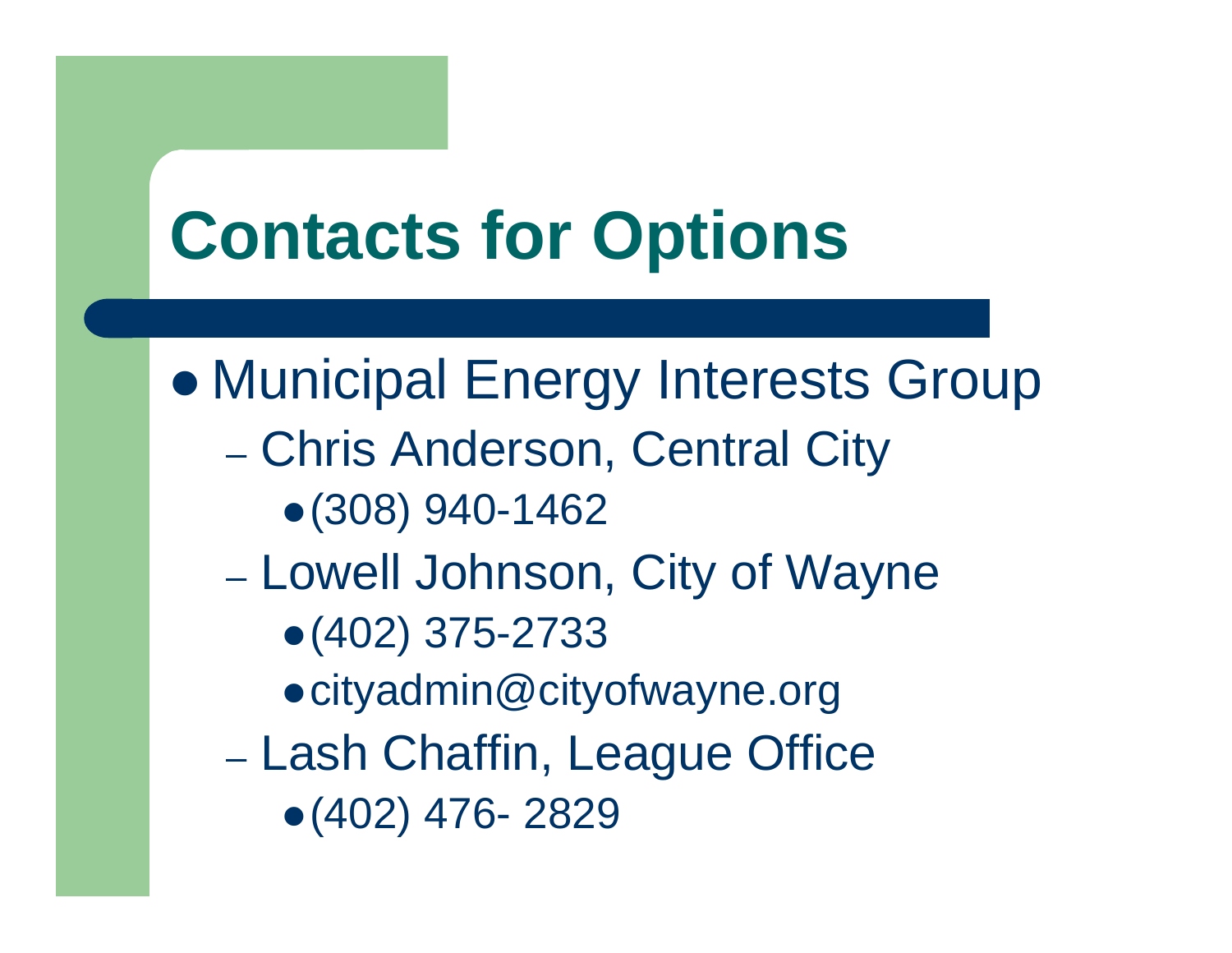## **Contacts for Options**

### $\bullet$ NMPP Energy

- Has transmission line rights, can negotiate with SPP for more
- Andrew Ross
- $\mathcal{L}_{\mathcal{A}}$ aross@nmppenergy.org
- (402) 474-4759